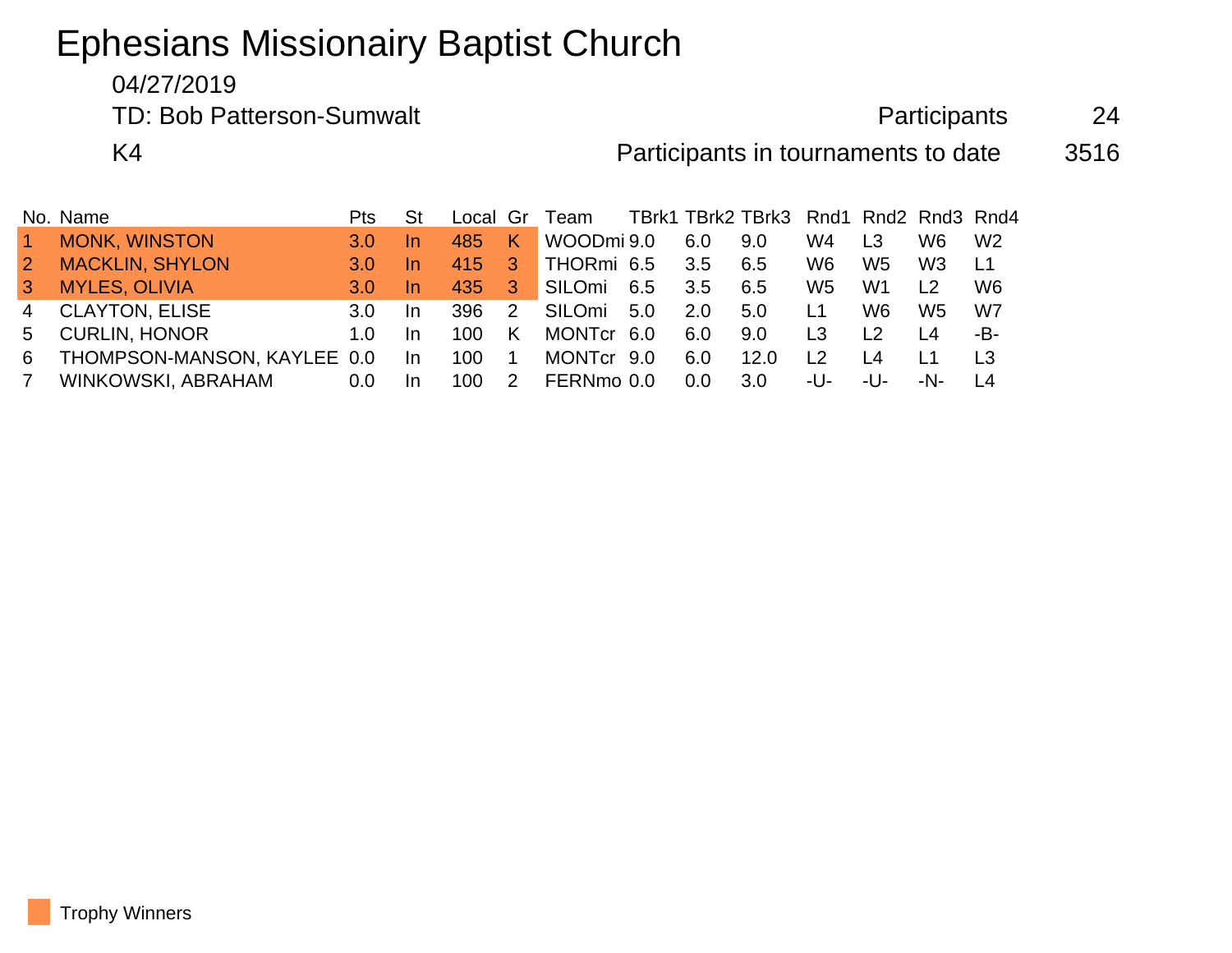## K8 Individual Standings

| No.            | Name                        | <b>Pts</b>       | St        | Local | Gr | Team          | TBrk1 |     | TBrk2 TBrk3 |                 | Rnd1 Rnd2 Rnd3 Rnd4 |                  |                 |
|----------------|-----------------------------|------------------|-----------|-------|----|---------------|-------|-----|-------------|-----------------|---------------------|------------------|-----------------|
|                | JOHNSON, ALEJANDRO          | 4.0              | <u>In</u> | 726   | 7  | MORSmi 6.0    |       | 3.5 | 6.0         | W <sub>13</sub> | W <sub>6</sub>      | W10              | W <sub>5</sub>  |
| $\overline{2}$ | <b>EVANS, JONATHAN</b>      | 3.0              | In.       | 547   | 7  | MORSmi 6.0    |       | 3.5 | 6.0         | D <sub>5</sub>  | W <sub>12</sub>     | D <sub>6</sub>   | <b>W10</b>      |
| 3              | <b>CHANG, CHANON</b>        | 3.0 <sub>2</sub> | In.       | 503   | 7  | MORSmi 5.0    |       | 2.5 | 5.0         | W <sub>11</sub> | L <sub>5</sub>      | W <sub>8</sub>   | W <sub>12</sub> |
| 4              | MACKLIN-WALLS, SAVANT       | 3.0              | In.       | 447   | 6  | MORSmi 3.0    |       | 0.5 | 3.0         | L6              | W11                 | W <sub>12</sub>  | W <sub>13</sub> |
| 5              | DIXON, KINGSEMA'J           | 2.5              | In.       | 614   | 7  | <b>SILOmi</b> | 10.0  | 6.0 | 12.0        | D <sub>2</sub>  | W <sub>3</sub>      | W7               | L1              |
| 6              | MAYS, JAZMINE               | 2.5              | In.       | 623   | 5  | <b>MONTcr</b> | 10.0  | 6.0 | 12.0        | W4              | L1                  | D <sub>2</sub>   | W7              |
| 7              | <b>CHANG, CHARON</b>        | 2.0              | In.       | 542   | 6  | MORSmi 4.5    |       | 4.5 | 7.0         | W <sub>12</sub> | W <sub>8</sub>      | L <sub>5</sub>   | L <sub>6</sub>  |
| 8              | McKINNEY, JAMIYA            | 2.0              | In.       | 363   | 6  | <b>SILOmi</b> | 3.0   | 3.0 | 6.5         | W <sub>10</sub> | L7                  | L3               | W11             |
| 9              | DOTSON, MAURION             | 2.0              | In        | 682   | 7  | SILOmi        | 0.0   | 0.0 | 0.0         | -U-             | -U-                 | W <sub>13</sub>  | -В-             |
| 10             | <b>JAIN, STUTI</b>          | 1.0              | In.       | 550   | 2  | FRANKL 5.0    |       | 5.0 | 9.0         | L8              | W <sub>13</sub>     | $\overline{1}$ 1 | L <sub>2</sub>  |
| 11             | <b>HARRISON, REHANNA</b>    | 1.0              | In.       | 100   | 5  | <b>MONTcr</b> | -5.0  | 5.0 | 8.0         | L <sub>3</sub>  | L4                  | -B-              | L <sub>8</sub>  |
| $12 \,$        | MCALLISTER, AMIAH           | 0.0              | In.       | 240   | 6  | <b>MONTcr</b> | 8.0   | 6.0 | 11.0        | L7              | L2                  | L4               | L3              |
| 13             | <b>NELSON-THOMAS, AKILI</b> | 0.0              | In.       | 172   | 5  | <b>MONTcr</b> | -6.5  | 5.5 | 10.5        | L1              | L10                 | L9               | L4              |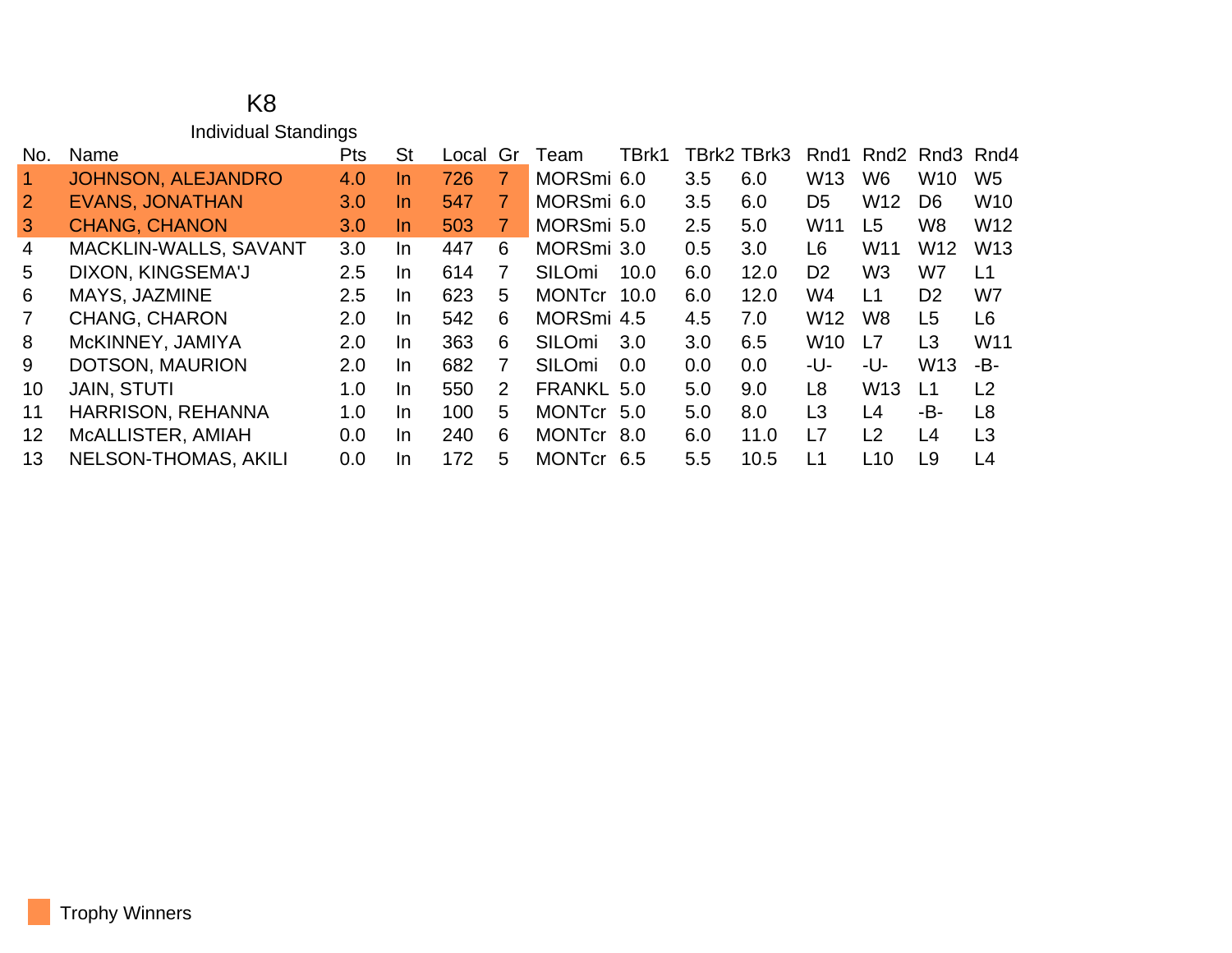## K12 Individual Standings

|                | No. Name               | Pts           | <b>St</b> | Local Gr |                | Team   | TBrk1 | TBrk2 | TBrk3 Rnd1 Rnd2 Rnd3 Rnd4 |                |                |                |                |
|----------------|------------------------|---------------|-----------|----------|----------------|--------|-------|-------|---------------------------|----------------|----------------|----------------|----------------|
| $1 -$          | HERVEY-PETERS, TRA-LYN | $3.0^{\circ}$ |           | 986      | 6              | SILOmi | 6.0   | 4.0   | 7.0                       | W3             | W4             | W2             | L <sub>2</sub> |
| 2 <sup>2</sup> | <b>BECKER, ISAIAH</b>  |               |           | 927      | 5 <sub>1</sub> | LEONgr | 5.0   | 5.0   | 9.0                       | L4             | W3             | L <sub>1</sub> | W1             |
| 3 <sup>1</sup> | <b>SMITH, TAYSHAWN</b> | $2.0^{\circ}$ |           | 986      | 6              | SILOmi | 3.0   | 3.0   | 7.0                       |                | L <sub>2</sub> | W4             | W4             |
| $\overline{4}$ | HERVEY-PETERS, TRAMELL | 1.0           | -In       | 864      | -6             | SILOmi | 6.0   | 4.0   | 9.0                       | W <sub>2</sub> | L1             |                |                |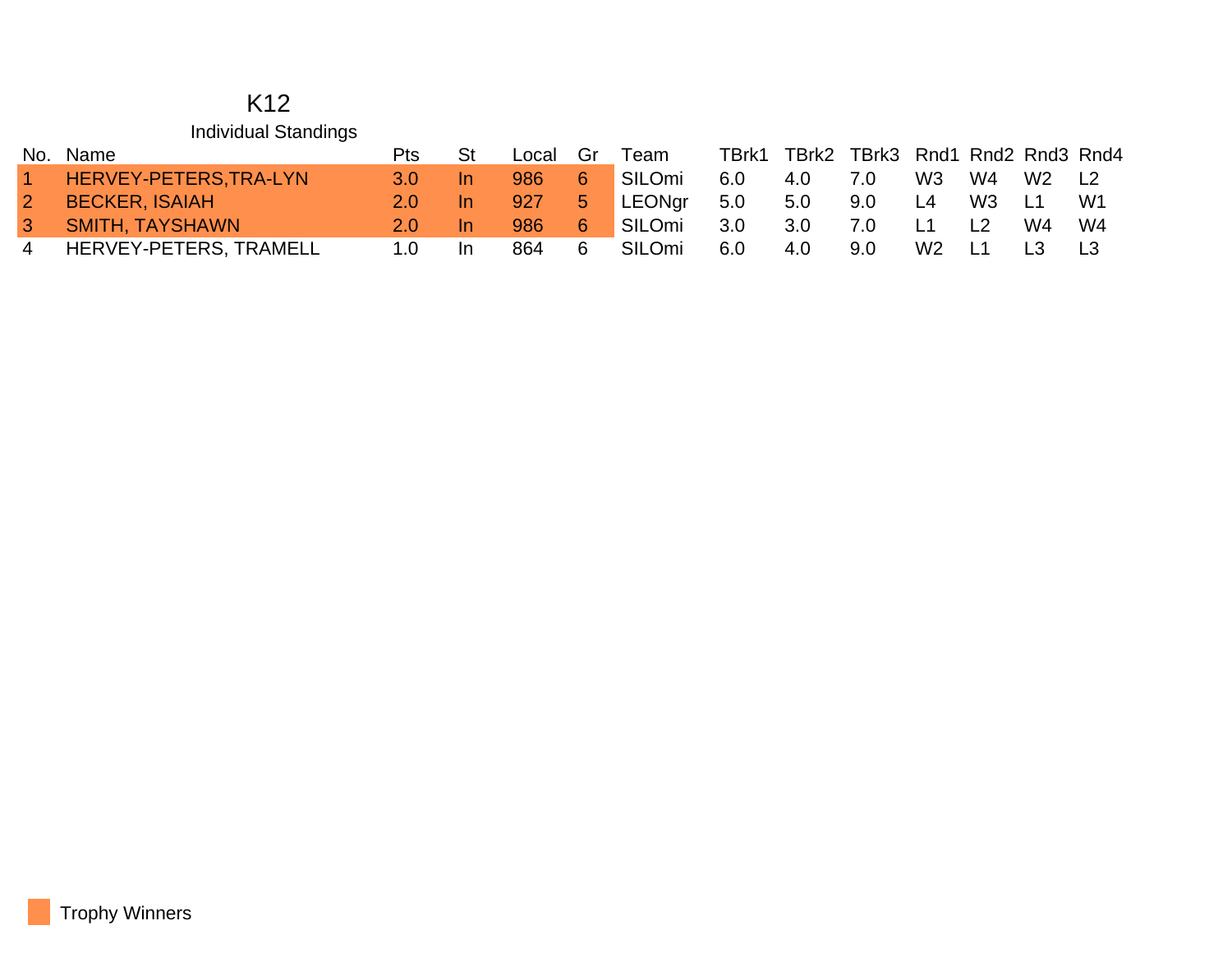|            | K4                                  |       |      |      |      |      |
|------------|-------------------------------------|-------|------|------|------|------|
|            | <b>Team Standings</b>               |       |      |      |      |      |
| <b>PIc</b> | Name (Players: Top 4 used)          | Score | Med  | Solk | SBx2 | Cum  |
|            | Siloah Lutheran School, Milwau (2)  | 6.0   | 5.5  | 11.5 | 11.0 | 14.0 |
|            | MYLES, OLIVIA (3.0,435)             |       |      |      |      |      |
|            | CLAYTON, ELISE (3.0,396)            |       |      |      |      |      |
|            | Craig Montesorri School, Milwau (2) | 1.0   | 12.0 | 21.0 | 0.0  | 0.0  |
|            | <b>CURLIN, HONOR (1.0,100)</b>      |       |      |      |      |      |
|            | THOMPSON-MANSON, KAYLEE (0.0,100)   |       |      |      |      |      |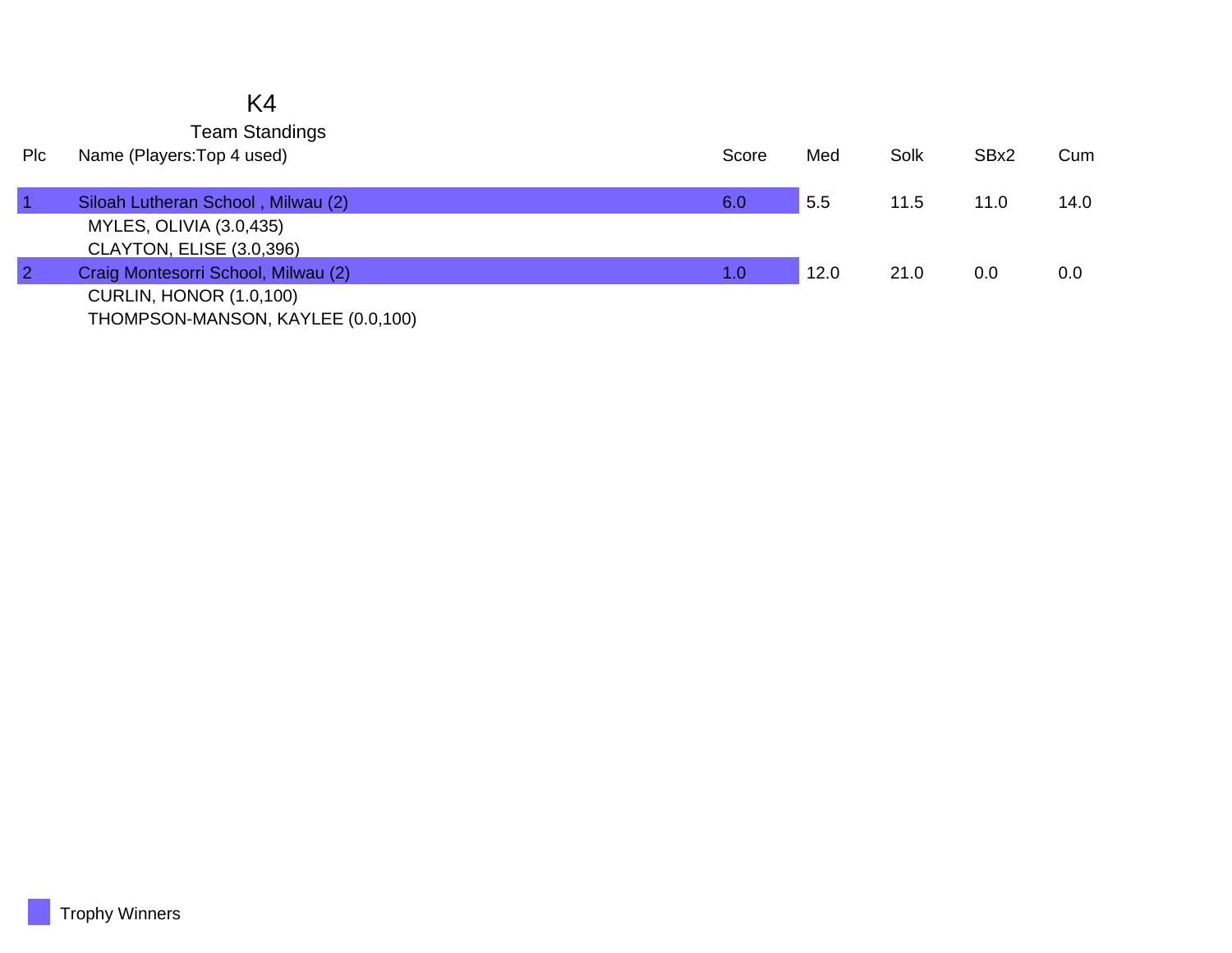## K8 Team Standings

| <b>PIC</b>     | Name (Players: Top 4 used)          | Score | Med  | Solk | SBx2 | Cum  |
|----------------|-------------------------------------|-------|------|------|------|------|
| $\overline{1}$ | Milwaukee Morse Middle School, (5)  | 13.0  | 10.0 | 20.0 | 25.0 | 30.0 |
|                | JOHNSON, ALEJANDRO (4.0,726)        |       |      |      |      |      |
|                | EVANS, JONATHAN (3.0,547)           |       |      |      |      |      |
|                | CHANG, CHANON (3.0,503)             |       |      |      |      |      |
|                | MACKLIN-WALLS, SAVANT (3.0,447)     |       |      |      |      |      |
| $\overline{2}$ | Siloah Lutheran School, Milwau (3)  | 6.5   | 9.0  | 18.5 | 16.0 | 14.0 |
|                | DIXON, KINGSEMA'J (2.5,614)         |       |      |      |      |      |
|                | MCKINNEY, JAMIYA (2.0,363)          |       |      |      |      |      |
|                | DOTSON, MAURION (2.0,682)           |       |      |      |      |      |
| 3              | Craig Montesorri School, Milwau (4) | 3.5   | 22.5 | 41.5 | 13.0 | 7.0  |
|                | MAYS, JAZMINE (2.5,623)             |       |      |      |      |      |
|                | HARRISON, REHANNA (1.0,100)         |       |      |      |      |      |
|                | MCALLISTER, AMIAH (0.0,240)         |       |      |      |      |      |
|                | NELSON-THOMAS, AKILI (0.0,172)      |       |      |      |      |      |